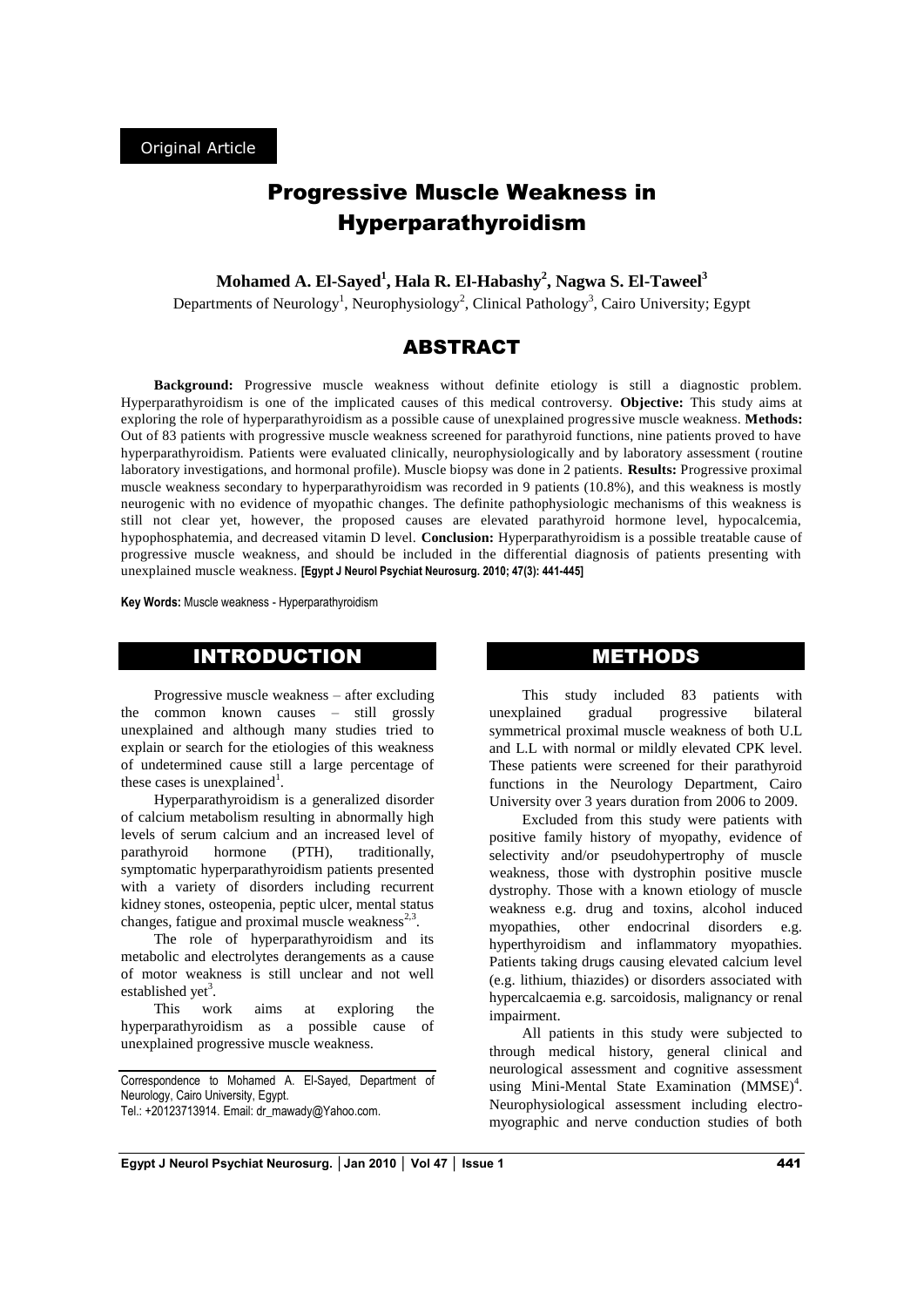U.L and L.L proximal as well distal, both sensory and motor conduction, and F-wave study. Routine laboratory investigations especially the renal functions and other laboratory investigations including CPK level and endocrinal assessment  $(T_3,$ T4 , TSH, prolactine, and cortisol levels).

Parathyroid functions assessment including parathyroid hormone level (PTH), calcium level (total and ionized forms), phosphorus level, alkaline phosphatase level, DXA (Dual-Energy X-ray absorptiometry). Muscle biopsy was done in 2 patients.

### *Statistical Methods*

Data analysis was performed using the SPSS (Statistical Package for Social Sciences) version 11. Qualitative data are presented in the form of frequency tables (number and percent), while quantitative data is presented in the form of mean±standard deviation. Spearman's rank correlation test was used when examining the strength between muscle weakness, conduction velocity and laboratory findings.

### RESULTS

Out of 83 screened patients with progressive muscle weakness; nine patients (9/83) (10.8%) proved to have elevated parathyroid hormone level, (hyperparathyroidism). They were 7 females (77.8%) and 2 males (22.2%). Their mean age was 47.3±6.2 years (range 41 to 68 years).

The general manifestations of the patients were summarized in Table (1), bone manifestations were observed in 5 patients [5/9 (55.6%)] included bony pains (especially back pain), fractures, deformity especially kyphosis, short stature and osteoporosis (by DXA). Gastrointestinal troubles in 3 patients [3/9 (33.3%)] included upper abdominal pains, nausea, vomiting, abdominal colic's and decreased appetite, renal troubles included renal colic, renal stone in 3 patients [(3/9) (33.3%)], and one patient  $[(1/9) (11.1\%)]$  had cardiac arrhythmia.

Neurological manifestations of patients with hyperparathyroidism were illustrated in Table (2). All patients presented with gradual progressive symmetrical muscles weakness affecting L.L more than U.L, proximal mainly with preserved or mildly exaggerated deep reflexes. The duration of weakness ranged from 12-60 months (mean±SD  $31 \pm 13.5$ ).

Other neurological manifestations included fatigue which was observed in 8 patients (8/9) (88.9%), abnormal involuntary movements in 2 patients (2/9) (22.2%) (Chorea and Parkinsonian tremors each in one patient). Epilepsy was observed in 2 patients (2/9) (22.2%), cognitive deficits and/or psychosis in 2 patients (2/9) (22.2%), depression and anexity in one patient  $(1/9)$   $(11.1\%)$ .

Neurophysiologically 8 out of 9 patients with hyperparathyroidism (88.9%) revealed proximal neurogenic lesions affecting both U.L and L.L (L.L more than U.L). Abnormal F-wave (delayed latency, impresistance or complete absence), motor conduction study either normal or showed small amplitude of the evoked response and/or low normal conduction velocity with secondary mild patchy myopathic changes in 4 patients (44.4%) but there was no definite EMG findings of myopathic changes. No evidence of sensory affection. 1 patient (1/9) (11.1%) showed no abnormal electrophysiologic changes.

Laboratory results revealed normal routine investigations and endocrinal profiles (thyroid functions, prolactin level and cortisol level). Parathyroid hormone level was high in all patients (9/9) (100%) [range 117-1038 pg/ml, mean (392.9±96.3) (normal range 15-65 ng/ml)]. Serum calcium level (both total and ionized forms) was elevated in 7 patients (7/9) (77.8%) [range 10.5-16.3 mg/dl mean 12.7±1.32 (normal range 8.4-10.2 mg/dl)], phosphorus level was reduced in 4 patients  $[(4/9) (44.4\%)$  range 1.9-4.5 mg/dl mean 3.1  $\pm$  0.4 (normal range 2.7-4.5 mg/dl)], alkaline phosphatase level was elevated in 4 patients (4/9) (44.4%) [Range 65-397 I.U/L mean 134±24 (normal range 35-104 I.U/L)] all these results were summarized in Table (3).

Two patients were undergone muscle biopsy and revealed a non specific changes (mild myofibrils atrophy and some eosinophilic inclusion bodies mostly Ca deposits) with no evidence of myopathic changes or other specific inclusion materials.

Correlating the degree of weakness with laboratory results revealed a significant correlation between elevated PTH level, Ca level and grade of weakness. But this is not observed regarding the phosphorus and alkaline phosphatase level.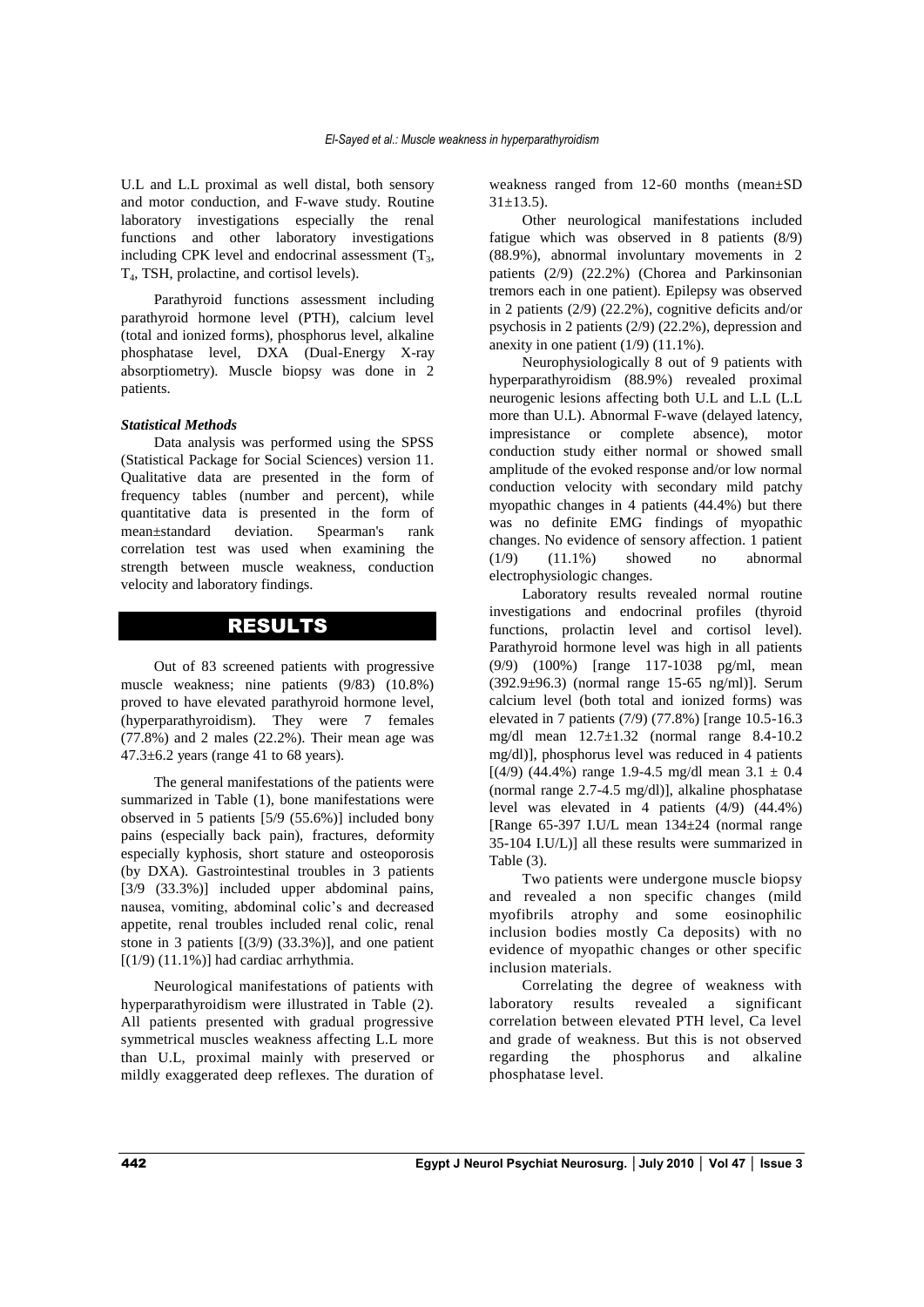#### *El-Sayed et al.: Muscle weakness in hyperparathyroidism*

| <b>Clinical manifestations</b> | <b>Patients</b> |                    |  |
|--------------------------------|-----------------|--------------------|--|
|                                | Number $(n=9)$  | Percentage $(\% )$ |  |
| Bone manifestations            |                 | 55.6               |  |
| <b>GIT</b> troubles            |                 | 33.3               |  |
| Renal troubles                 |                 | 33.3               |  |
| Cardiac arrhythmia             |                 | 11.1               |  |

#### Table 1. General clinical assessment of patients with hyperparathyroidism (n=9)

*GIT* gastrointestinal tract

Table 2. Neurological manifestations in patients with hyperparathyroidism (n=9)

|                                    | <b>Patients</b> |                    |  |
|------------------------------------|-----------------|--------------------|--|
| <b>Neurological manifestations</b> | Number $(n=9)$  | Percentage $(\% )$ |  |
| Muscle weakness                    | 9               | 100                |  |
| Fatigue                            | 8               | 88.9               |  |
| Abnormal movements                 | $\gamma$        | 22.2               |  |
| Epilepsy                           | 2               | 22.2               |  |
| Cognitive deficit/psychosis        |                 | 22.2               |  |
| Depression/anexity                 |                 | 11.1               |  |

**Table 3.** Laboratory findings in patients with hyperparathyroidism (n=9)

| <b>Laboratory investigations</b>  |     | Abnormal      | Range         | $Mean \pm SD$  | Normal range |
|-----------------------------------|-----|---------------|---------------|----------------|--------------|
|                                   | No. | $\frac{0}{0}$ |               |                |              |
| Parathyroid level (ng/ml)         |     | 100           | 117-1038      | $392.9 + 96.3$ | 15-65        |
| Calcium level (mg/dl)             |     | 77.8          | $10.5 - 16.3$ | $12.7 + 1.32$  | 8.4-10.2     |
| Phosphorus level $(mg/dl)$        |     | 44.4          | $1.9 - 4.5$   | $3.1 + 0.4$    | $2.7 - 4.5$  |
| Alkaline phosphatase level (IU/L) | 4   | 44.4          | 65-397        | $134 + 24$     | 35-104       |

*SD* standard deviation

# **DISCUSSION**

This study revealed that hyperparathyroidism is a possible cause of proximal muscle weakness (9/83) (10.8%) mostly through systemic motor radicalopathy affecting mainly the lower limbs with no evidence of specific myogenic changes. These findings were in agreement with that of many studies<sup>5-12</sup>, who observed a proximal muscle weakness with hyperactive tendon reflexes and patients had evidence of neuropathic muscle disease either on electromyography or muscle biopsy studies or both and showed no definite myopathic features.

On the other hand, Russell<sup>13</sup>; Bischoff et al.<sup>14</sup>; Evenson et al. $^{15}$  reported that hyperparathyroidism can be associated with muscle weakness and atrophy through increased muscle protein breakdown so myogenic element may be implicated in this muscle weakness.

The pathophysiologic mechanisms underwent this proximal muscle weakness in hyperparathyroidism is still not clear yet and a still

under investigations<sup>6,7,10,13-16</sup>. However, the effect of elevated parathyroid hormone level, elevated serum calcium, decreased phosphorus level, and decreased vitamin D level on neuromuscular functions was a possible cause.

Elevated level of parathyroid hormone may be associated with muscle weakness and atrophy and this weakness may be secondary to increased muscle protein breakdown<sup>15</sup> or neuropathic muscle disease<sup>6-8</sup>.

Hypercalcemia associated with hyperparathyroidism was the suggested mechanism of reported muscle weakness in many studies more over the increased serum calcium level was correlated significantly with the severity of muscle weakness<sup>5,9,13,17</sup>. The effect of hypercalcaemia is mostly neurogenic with mild myopathic changes. However, the exact mechanism is not proved yet as not all patients in this study showed elevated Ca level.

Hypophosphatemia may also play a role in the developed muscle weakness in hyperparathyroidism. Sever neuropathic muscle weakness was reported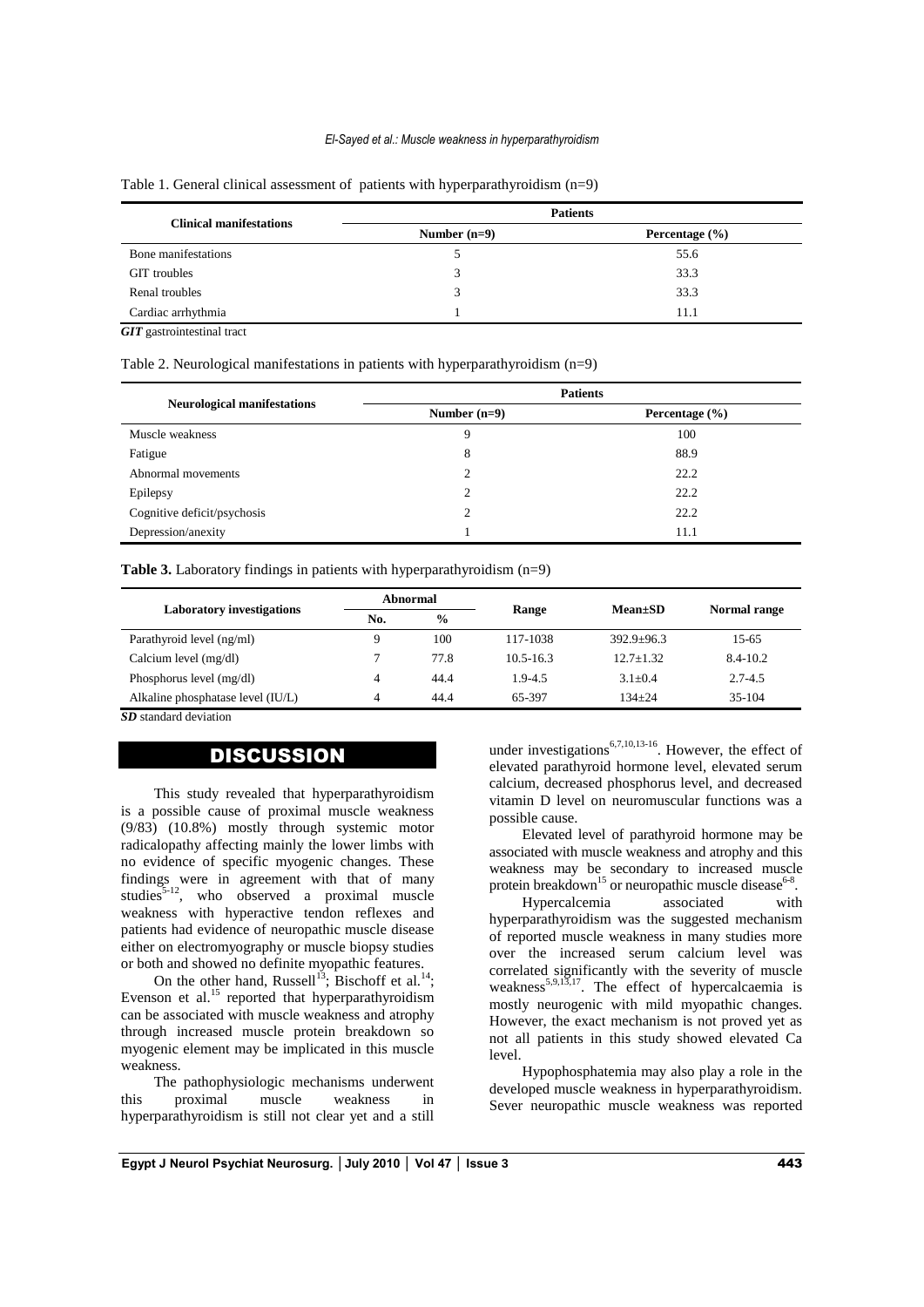secondary to intravenous hyperalimentation<sup>18</sup> or paramalignant hypophosphatemia<sup>19</sup>. However, only 4 patients in this study had low phosphorus level.

Decreased vitamin D level may be also implicated in the pathophysiologic mechanism of observed muscle weakness associated with hyperparathyroidism as reported by many  $\arctan^{10,14,16,20-25}$  whether this mechanism through impact of vitamin D on calcium homeostasis and bone mineral density or directly on the muscle tissue level still remain unclear. However, vitamin D deficiency is commonly associated with normal or low calcium level due to decreased GIT absorption of Ca and mostly associated with secondary hyperparathyroidism, vitamin D assessment was not done in this study.

As previously reported by Tonner and Schlechte<sup>(9)</sup>; Joborn et al.<sup>26</sup> this study revealed many other neurological manifestations other than weakness (abnormal movement, epilepsy, cognitive and psychological changes) still the pathophysiologic background of these manifestations is not clear yet and under investigation. These manifestations may be the direct effect of elevated calcium or parathyroid hormone on the CNS metabolism and these signs were reversed after parathyroid surgery.

Limitations of this current study are not all patients having muscle biopsy, lacking vitamin D level assessment, imaging of the brain to detect CNS pathology, imaging of the parathyroid gland, also the limited number of patients. Other forms of hyperparathyroidism (secondary and tertiary) should be included.

Conclusion: Although the accurate pathophysiologic mechanism of muscle weakness associated with hyperparathyroidism is not clear, hyperparathyroidism is a possible treatable cause of progressive proximal muscle weakness and this presentation justifies the systemic exclusion of hyperparathyroidism in all cases of unexplained progressive muscle weakness.

**[Disclosure: Authors report no conflict of interest]**

### REFERENCES

- 1. Panegyres PK, Mastaglia FL, Kakulas BA. Limb girdle syndromes: Clinical, morphological and electrophysiological studies. J Neurol Sci. 1990; 95(2): 201-18.
- 2. Bilezikian JP, Silverberg SJ. Clinical practice: asymptomatic primary hyperparathyroidism. N Engl J Med. 2004; 350: 1746-51.
- 3. Suliburk JW, Perrier ND. Primary hyperparathyroidism. Oncologist. 2007; 12(6): 644-53.
- 4. Folstein MF, Folstein SE, McHugh RR. "Mini-Mental State". A Practical Method for Grading the Cognitive State of Patients for the Clinician. J Psychiatr Res. 1975; 12: 189-98.
- 5. Dastur DK, Gagrat BM, Wadia NH, Desai M, Bharucha EP. Neuromuscular changes in osteomalacia: light and electron microscope observations. J Pathol. 1975; 117(4): 211-28.
- 6. Mallette LE, Patten BM, Engel WK. Neuromuscular disease in primary hyperparathyroidism. Ann Intern Med. 1975; 82(4): 474-83.
- 7. Dolbride LW, Marshman D, Reeve TS, Crunner P, Posen S. Neuromuscular symptoms in elderly patients with hyperparathyroidism: improvement with parathyroid surgery. Med J Aust. 1988;  $149(2): 74-6.$
- 8. Verges B, Wechsler B, Brunet P, Robin PM, Chigot JP, Godeau P. Neuromuscular forms of hyperparathyroidism. A propos of 2 cases. Ann Med Intern. 1988; 139(4): 254-7.
- 9. Tonner DR, Schlechte TA. Neurological complications of thyroid and parathyroid disease. Med Clin North Am. 1993; 77(1): 251-63.
- 10. Whitaker CH, Malchoff CD, Felicek J. Treatable lower motor neurone disease due to vitamin D deficiency and secondary hyperparathyroidism. Amyotroph Lat Scler Other Motor Neurone Disord. 2000; 1(4): 283-6.
- 11. Walker RP, Paloyan E, Gopalsami C. Symptoms in patients with primary hyperparathyroidism: muscle weakness or slpeeiness. Endocr Pract. 2004; 10(5): 404-8.
- 12. Younes NA, Al-Trawneb IS, Albesoul NM, Hamdan BR, Sroujieh AS. Clinical spectrum of primary hyperparathyroidism. Saudi Med J. 2003; 24(2): 179-183.
- 13. Russell JA. Osteomalacic myopathy. Muscle Nerve. 1991; 17(6): 578-80.
- 14. Bischoff HA, Stahelin HB, Tyndall A, Theilar R. Relationship between muscle strength and vitamin D metabolites are there therapeutic possibilities in the elderly? Z Rheumatol. 2000; 59(suppl.): 39-41.
- 15. Evenson A, Mitchell J, Wei W, Poylin N, Parangi S, Hasselgren PO. The gene expression and activity of calpains and muscle wastingassociated ubiquitin ligases, atrogin-1 and MuRFI are not altered in patients with primary hyperparathyroidism. Int J Mol Med. 2006; 18(3): 471-5.
- 16. Mublebuch S, Bischoff-Ferrari HA. Myalgia and proximal muscle weakness in a young patient. Praxia. 2009; 89(8): 447-50.